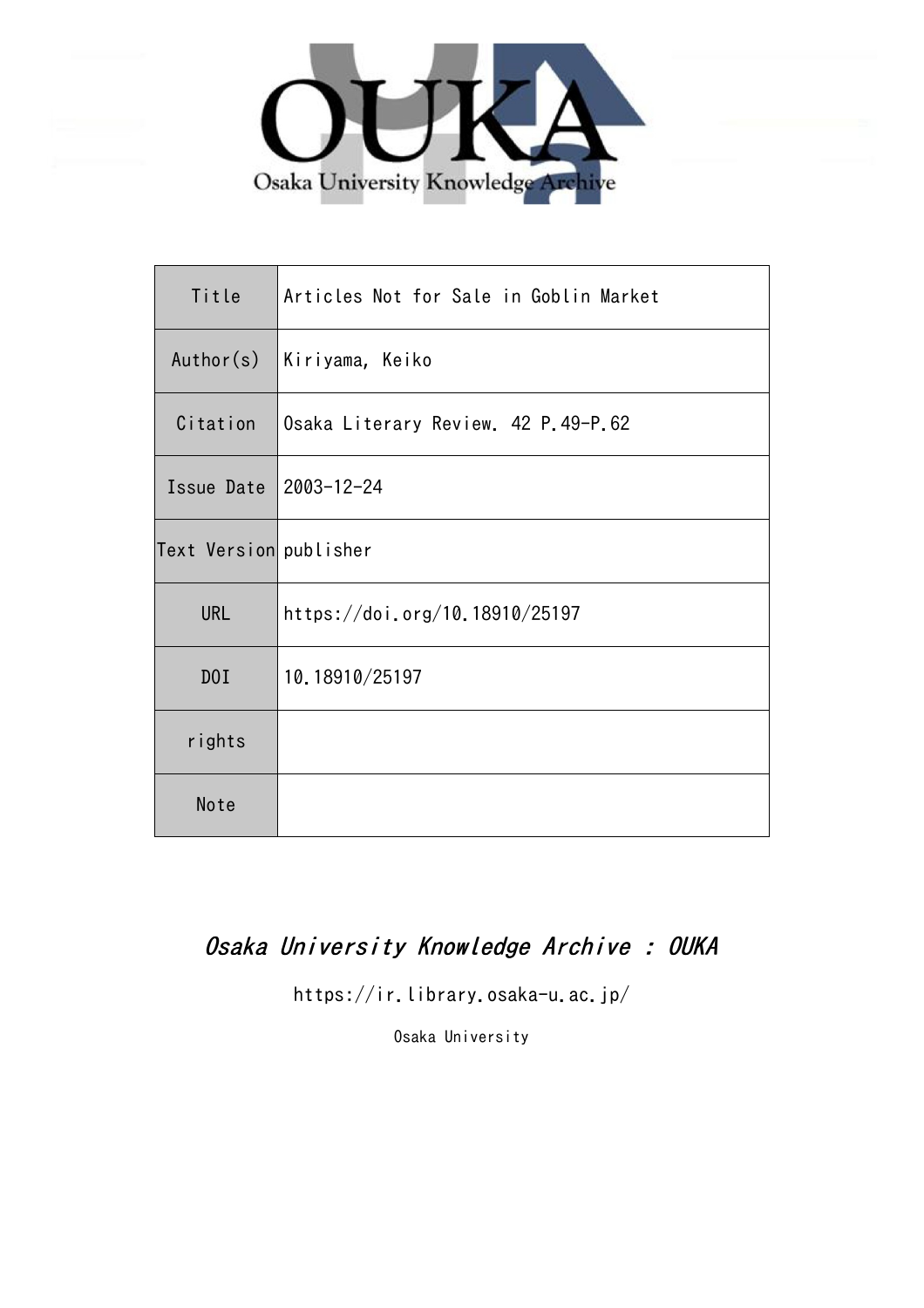## Articles Not. for Sale in Goblin Market

### Keiko Kiriyama

Goblin Market (1862) begins with the voices of goblins  $-$ "Come buy our orchard fruits, / Come buy, Come buy"  $(3-4)$ ' that vibrate at the glen, where two sisters, Laura and Lizzie, go and draw some water from "the reedy brook" (216) with their pitchers every day. This text opened by goblins' voices, as D. M. R. Bentley says, "evinces an oral manner that converts even a reader into a listener" (69). Those who face the text listen to various voices, because, as we shall see, quite a few narrators have devoted their voices to creating it. This paper aims to examine how female narrators including Christina Rossetti weave their own voices into the text, each of them, entrusting her hope to the next generation. A study of voice in this text, though it is indispensable for Goblin Market as a fairy tale, seems to be more neglected than other critical point of views.' Given that Christina herself regards the "vocal music" as "the highest form of so high an art" (300) in Time Flies: A Reading Diary (1885), the examination of voice in her works surely promises us productive results. I will also mention some other works of Christina in terms of women's voices. The comparison of Goblin Market with the Grimm Brothers'  $tale<sup>3</sup>$  makes possible a new interpretation of Laura's fight with goblin men and gives the key to divulge how Christina herself manages to live through as a woman poet in the Victorian Age.

49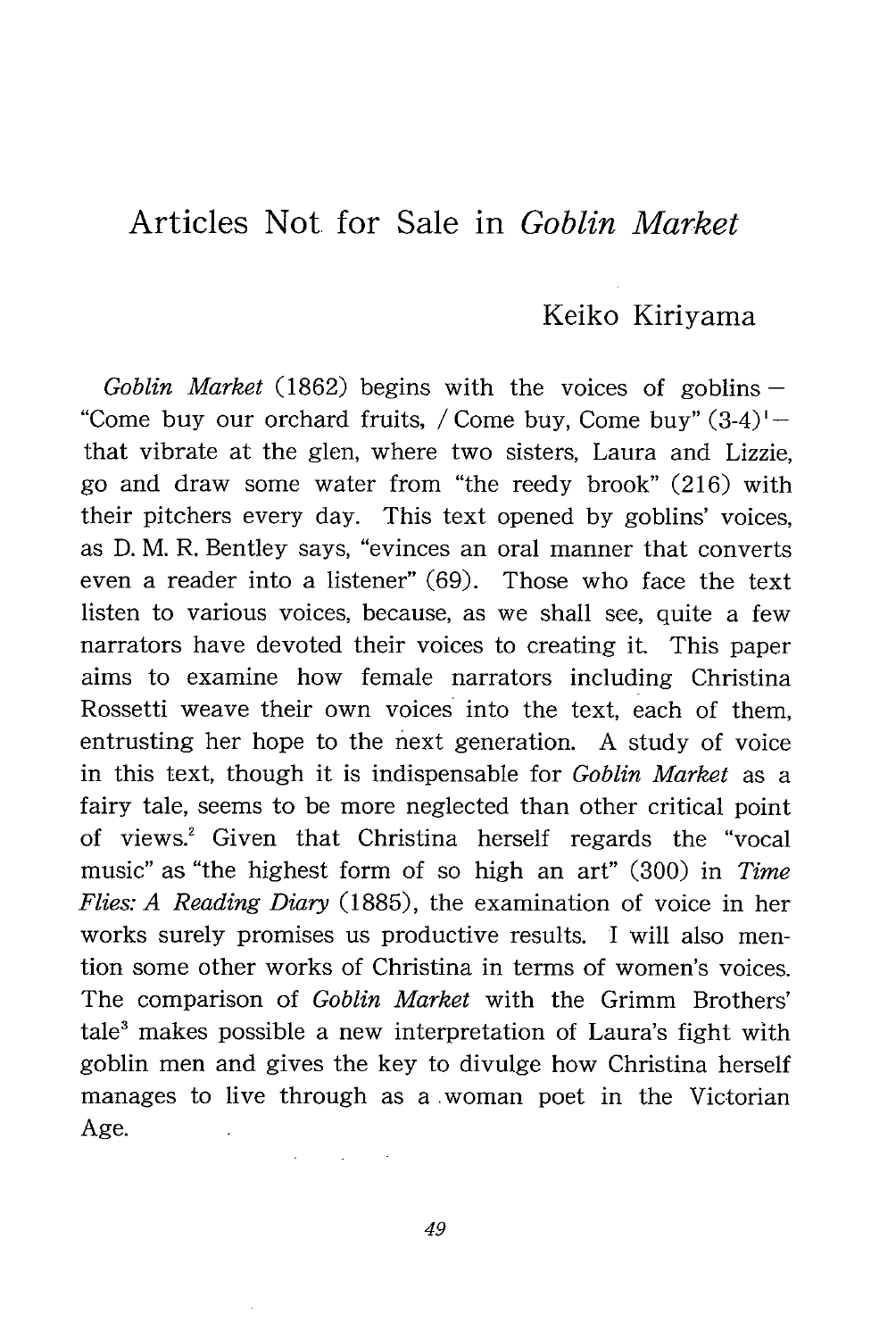"Maids heard the goblins cry: / Come buy our orchard fruits"  $(2-3)$  regardless of "[m] orning and evening" (1). The sisters, for certain, realize that they "must not look at goblin men" (42) and "must not buy their fruits" (43) because these wicked spirits do harm to girls,' but one day Laura finally falls into the temptation of goblin fruits. Here, the question occurs to us: why does not Lizzie but only Laura succumb to their temptation? While "Laura chose to linger / Wondering at each merchant man" (69-70), Lizzie can adroitly evade the hucksters and leave the glen at once. How can Lizzie cope well with goblins' enchanting sales talk?

Lizzie covered up her eyes, Covered close lest they should look; . . . . . . . . . . . . She thrust a dimpled finger In each ear, shut eyes and ran. (50-51, 67-68)

Lizzie tightly covers not only her eyes but also her ears to resist the temptation to buy goblin fruits. It is natural that she "shut eyes" for fear that she should look at the sweet fruits , but why does " $[s]$  he thrust a dimpled finger / In each ear"? Maybe should she have held her nose not to smell the luscious fruits before covering her ears?

Goblins' bizarre appearance consisting of "cat", "rat", "snail". "wombat" , and "ratel" (71, 73-76) precludes us from noticing another characteristics of goblins, that is, their voices. Goblin men have "voice of doves / Cooing all together: / They sounded kind and full of loves.... In tones as smooth as honey" (77-79, 108). No wonder these magnetic cries hold the power of lure the sisters to drop in goblin market in spite of themselves.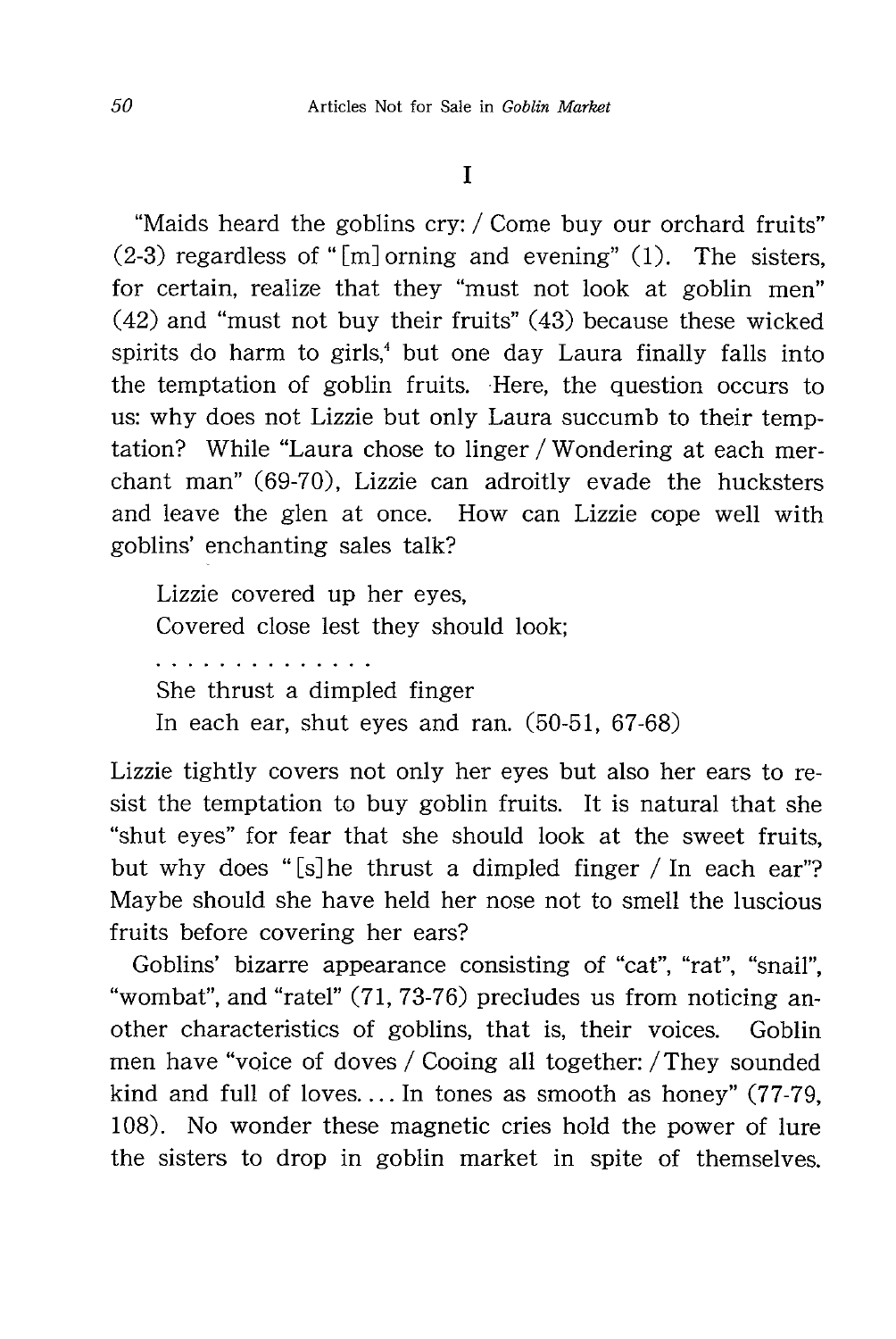Probably, goblins' voices have the compelling attraction for the sisters as much as their fruits themselves. Thus Laura, who could not take preventive measures against goblins' voices, was allured by them and yielded to the temptation. Goblins' peaceful voices, however, strikingly contrast with their ugly appearance and wicked disposition. Why do the evil goblin men possess such a mellow voice?

Roderick McGillis makes an interesting observation on the influence of goblin fruits: "The goblin men have effectively silenced Laura; in accepting their fruit she has lost her voice" (212). Indeed, Laura, after eating goblin fruits, "said not one word in her heart's sore ache" (261) and in "sullen silence of exceeding pain" (271). It is possible that goblins sell their fruits to Laura in exchange for her voice. If we apply economic terms to the system of goblin "market", Laura is a "consumer" of goblin fruits, and her voice becomes a highly marketable "commodity". Goblin men must have disguised their ugly voices with the beautiful voices of which they robbed girls like Laura. On purpose to acquire more voices goblins avail themselves of female voices instead of their own voices when selling their sham commodity, fruits. Goblin fruits turn out no other than a decoy to attract girls now. If having traded their fruits as their precious staples, goblin men must not have "kicked their fruit" (439) roughly even when closing their market. Goblins astutely understand that no article exists in goblin market more valuable than women's voices. Laura's voice had been put on the shelf in goblin market as a commodity until Lizzie took it back. The article which goblins are eager to deal in is not their fruits but nothing short of women's voices. The management policy of goblin market where goblin men compel women into silence is nothing but the repression of women.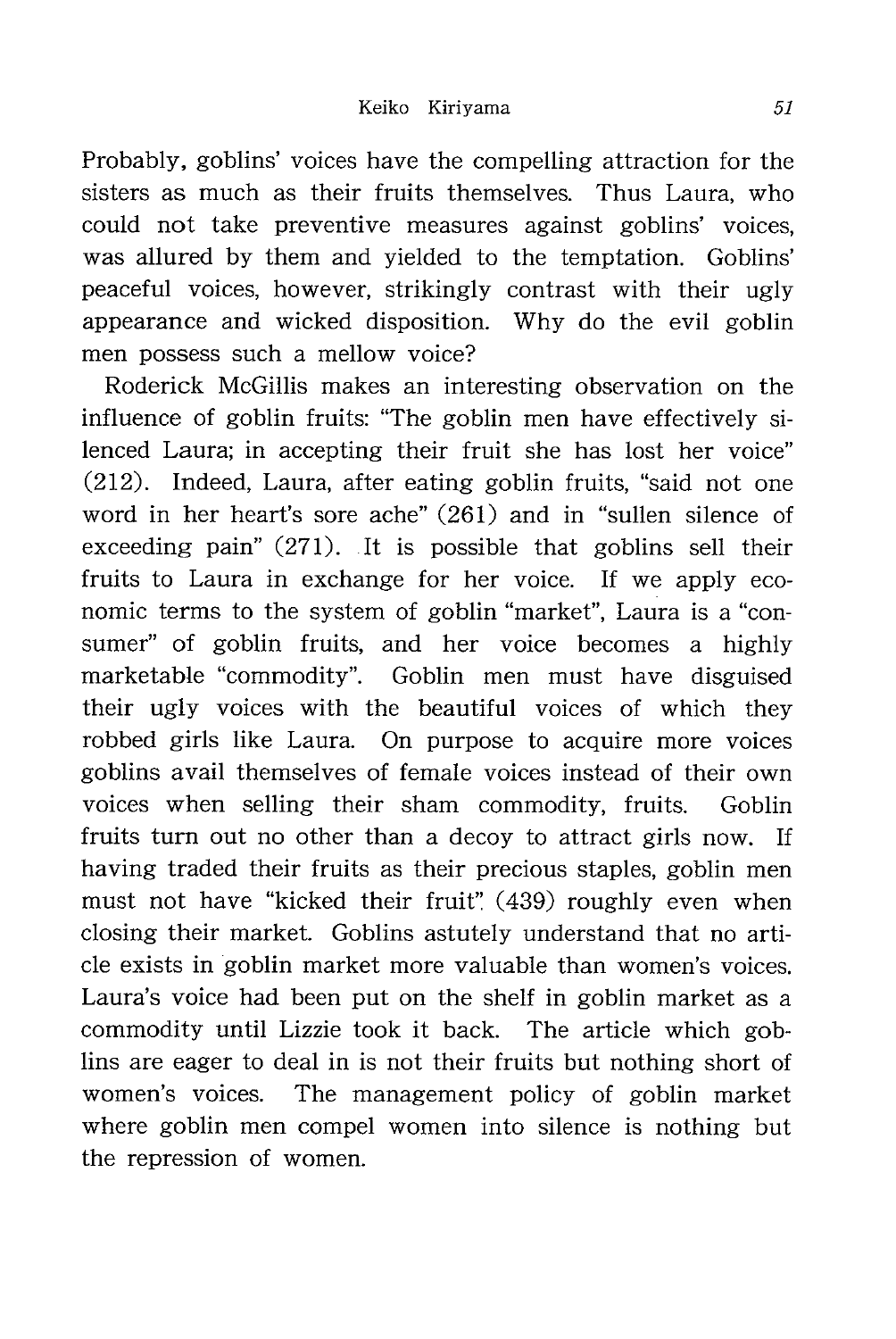After eating goblin fruits, as we have already heard, Laura has fallen seriously ill and kept silent. Lizzie, not abandoning Laura, resolves to go to goblin market so as to buy their fruits that Laura ardently- wants to eat again. Lizzie asks goblins for their fruits in the following way: "Give me much and many [fruits]" (365), but goblin men deny her request. "Nay, take a seat with us, / Honour and eat with us" (368-369). They force Lizzie to eat fruits on the spot so that they can rob her of her voice. Against Lizzie continuing to repudiate goblins' demand, they at last resort to force.

They trod and hustled her, Elbowed and jostled her, Clawed with their nails, Barking, mewing, hissing, mocking, Tore her gown and soiled her stocking, Twitched her hair out by the roots, Stamped upon her tender feet, Held her hands and squeezed their fruits Against her mouth to make her eat. (399-407)

The sequence of verbs in this citation clearly attests to the violence of ferocious goblins. They become desperate in their scheme to make Lizzie accept fruits..

Tho' the goblins cuffed and caught her, Coaxed and fought her, Bullied and besought her, Scratched her, pinched her black as ink, Kicked and knocked her, Mauled and mocked her, Lizzie uttered not a word.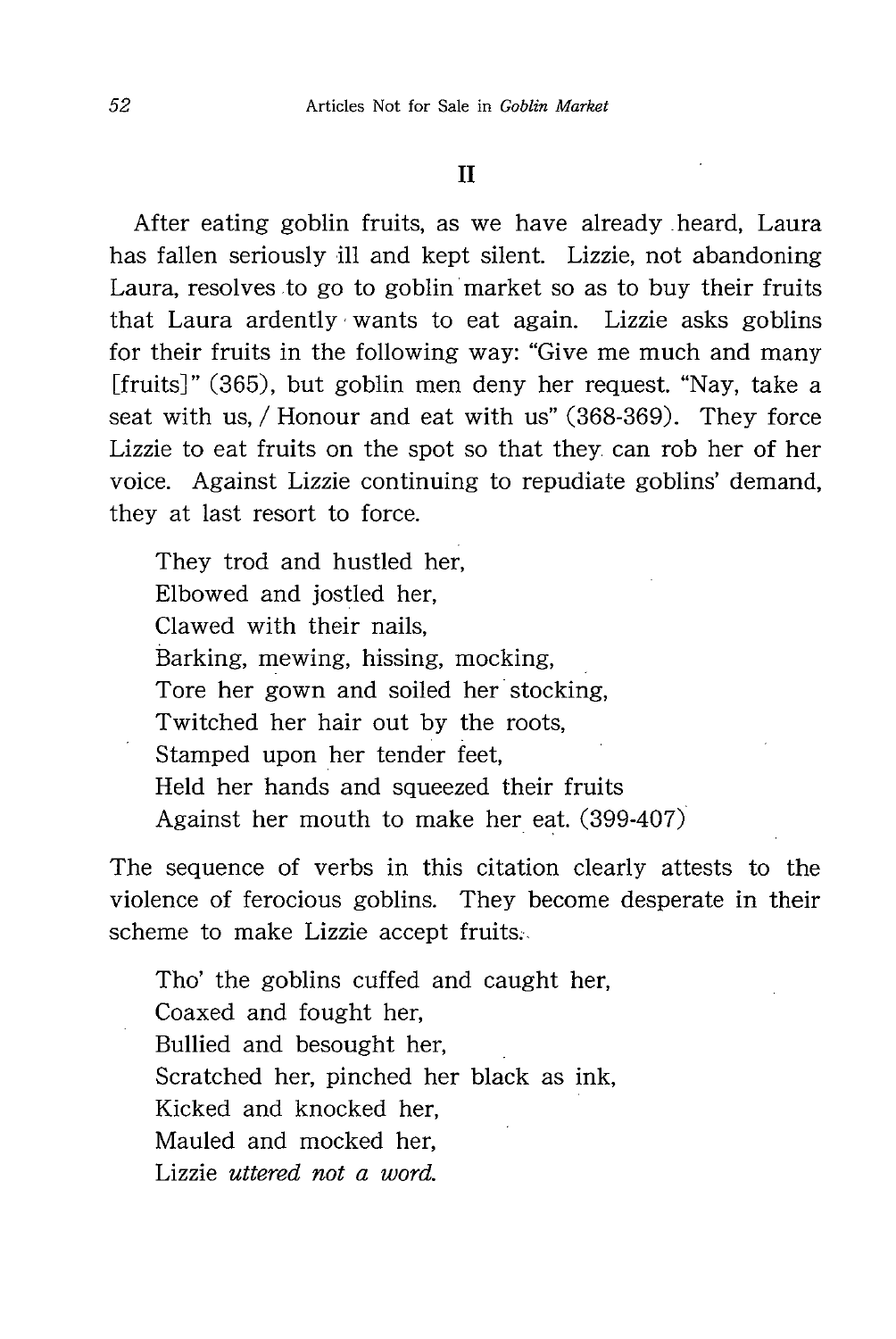(424-430, emphasis added)

However hard Lizzie is inflicted by goblins, so far from retaliating, she does nothing except remaining silent. Her way of disobedience seems at first sight quite passive, but in fact it is effective. "At last the evil people / Worn out by her resistance" (437-438) "scudded on the gale without a sound" and "vanished in the distance" (445-446). Lizzie succeeds in vanquishing goblins and brining their fruits to Laura, but what is her decisive blow to goblin men in their fight?

The key to the mystery lies in another fairy tale from the Brothers Grimm, "The Prince Afraid of Nothing". The prince comes across a princess confined in an enchanted castle by dint of diabolic arts and tries to emancipate her. The princess tells him a means of exorcising devils.

You [the prince] must spend three nights in the great hall of the enchanted castle. ... They [devils] will torment you in the most cruel fashion, but if you bear it without uttering a sound, then I shall be saved; they are not allowed to take your life. ("The Prince Afraid of Nothing" 346, emphasis added)

Her words mean that a complete silence is the secret stratagem to break the evil power. What she has predicted is immediately realized.

They [devils] pricked him [the prince] and beat him and threw him about and pulled at his arms and legs as if to tear him to pieces, but he bore it all and *didn't utter a* sound. ("The Prince Afraid of Nothing" 347, emphasis added)

Afterwards the prince, as expected, relieves the princess and marries her at the end of the tale.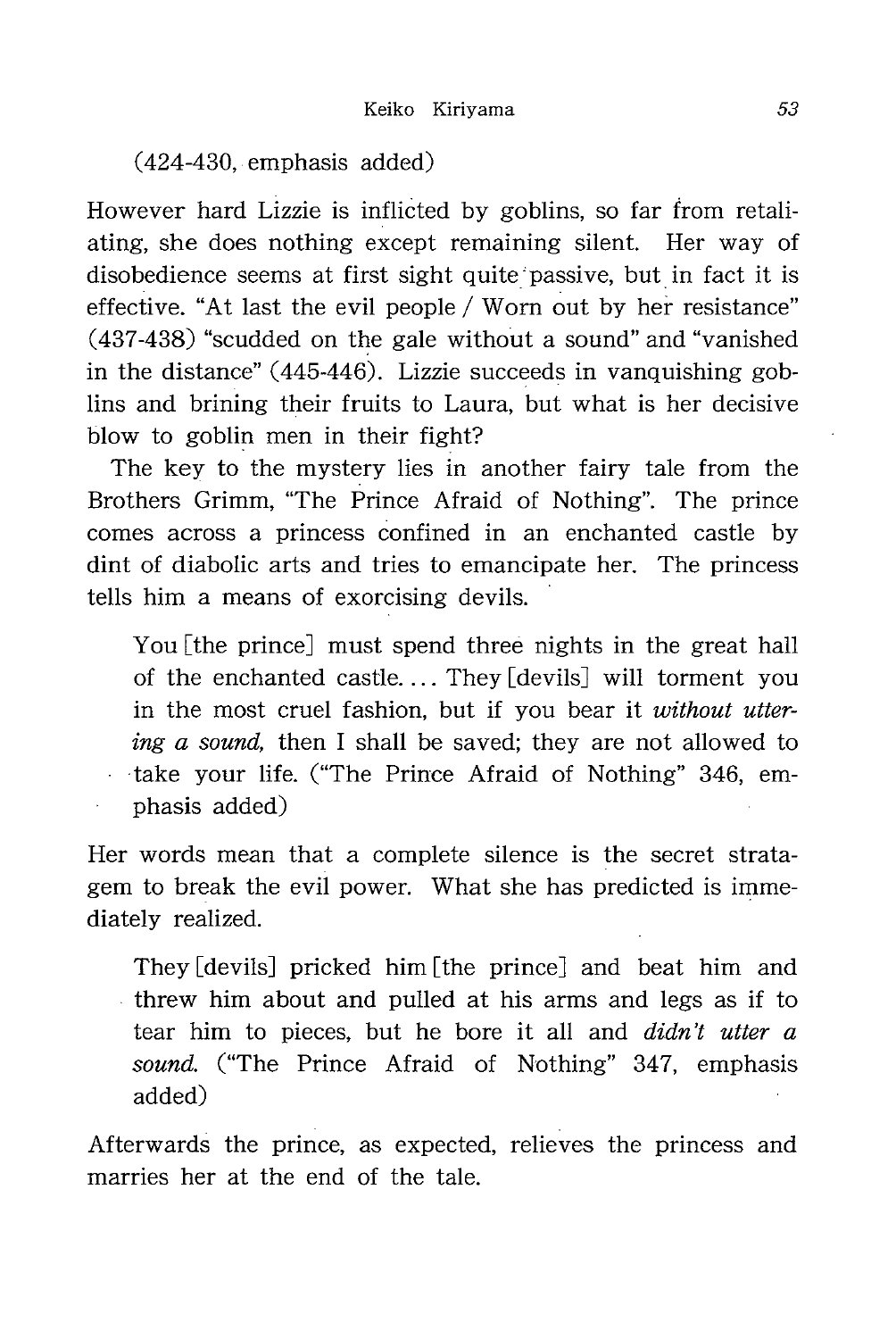Prince's tactics to defeat devils sheds light on how Lizzie wins her victory over goblin men. She is able to purge goblins' wicked power from the glen and deport them by uttering "not a word" (430) no matter how hard she is attacked , just as the prince can rout devils by uttering not a sound. When goblins have no other choice but to vanish "without a sound" (445), they have already lost their voices in return. It is a complete silence that triggers goblins' upset and causes the disappearance of their market. Lizzie is to Laura in Goblin Market what the prince is to the princess in the Grimm Brothers' tale. Now we can "see Lizzie as acting not like a heroine but a hero" (D'Amico 76) in Goblin Market. To assign Lizzie the role of hero subverts the conventional plot of a fairy tale: a male hero rescues and marries a female heroine captured by evil sprits. In *Goblin Market* no male hero exists, since he is replaced by the female hero, Lizzie. Concerning the marriage, Lizzie and Laura, unlike a prince and a princess, cannot get married each other, yet the relation between the sisters bears a great resemblance to that of a married couple and even implies lesbian love. For example, when Lizzie becomes desperate in her attempt to save dying Laura, she cries: "Eat me, drink me, love me; / Laura, make much of me" (471-472). Lizzie's passionate lines plainly show her sexual desire for Laura. Besides, the description of their sleeping figures are as follows: "Golden head by golden head, / Like two pigeons in one nest / Folded in each other's wings / They lay down in their curtained bed" (184-187). Laura and Lizzie in their bed look as if they were a married couple. The text of Goblin Market allows a woman to become a female hero, but never allows a male hero to enter into itself. Now it is obvious that Christina intends to break down the literary conventions prescribed by men.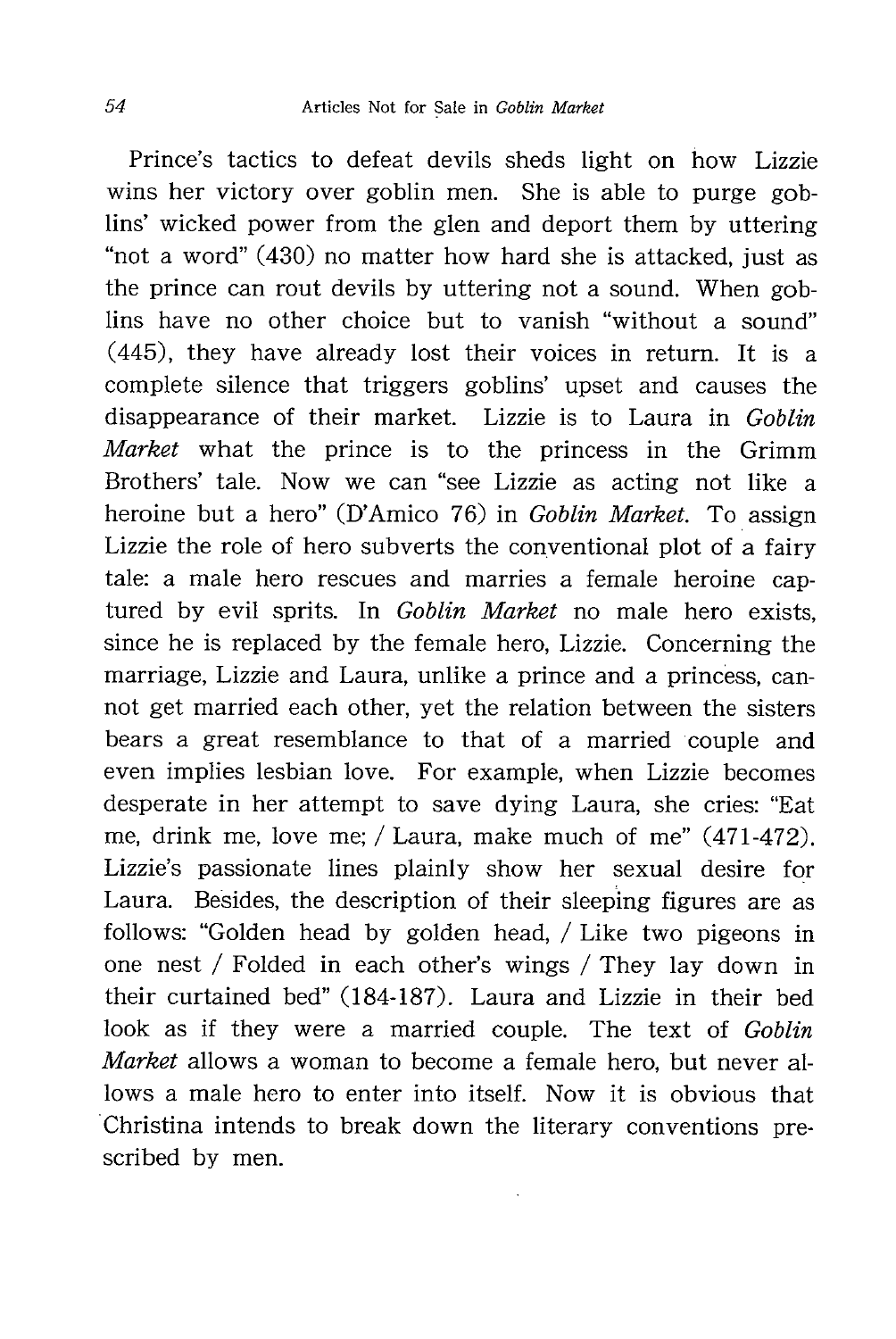Christina's strategy for subverting the established tradition also can be seen in "Monna Innominata: A Sonnet of Sonnets" (1881). In this text the ideal image of lady built up by men disappears because Christina, being against tradition in lovesonnet, changes a male narrator into a female one. It is not until the lady has her own voice that the figure of a real woman, never that of an idealized woman, materializes in "Monna Innominata" . Christina succeeds in retrieving the woman from the imprisonment, where men impose strict silence on her, by conferring her own voice upon her.<sup>5</sup> The recovery of the voice enables the lady to act independently of male interference.

#### III

In *Goblin Market* Laura and Lizzie, unlike the lady in "Monna" Innominata", cannot keep their independent lives. They have regained their voices from goblin men, to be sure, but at the end of the tale, "both were wives" even "[w] ith children of their own" (544-545). The sisters become reconciled to their status of wife or mother like many other women in the Victorian Age. After all, Lizzie cannot fulfill her role as hero. Is there any hope that Lizzie can play the role of hero to the very end in Goblin Market? The sisters must have wished for a more satisfactory ending.

Another story, whose heroine is Jeanie, is incorporated in Goblin Market like a mise-en-abyme. This story has no title, but we can name it old Goblin Market. Lizzie begins to narrate the old Goblin Market to Laura. "Do you not remember Jeanie" (147)? Jeanie "met them [goblins] in the moonlight, / Took their gifts both choice and many" (148-149). The old Goblin Market at first sight quite resembles Goblin Market in the contents, but Jeanie, after eating goblin fruits, abruptly "died / In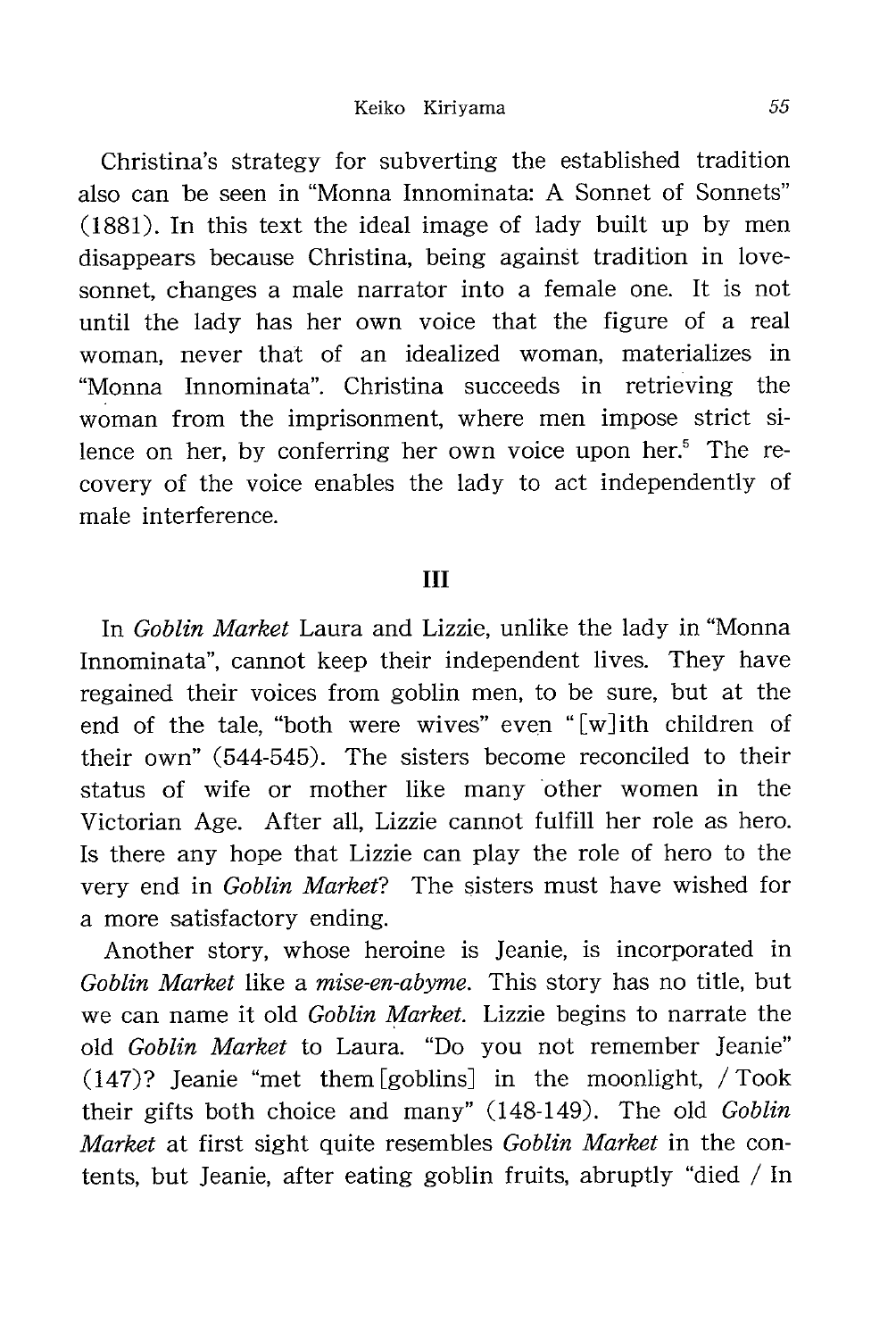her gay prime" (315-316). The old *Goblin Market*, unfortunately, ended with the overwhelming victory of goblin men. Goblins, needless to say, deprived Jeanie of her voice and made her silent forever. Therefore, instead of Jeanie who lost her voice forever, Lizzie has told Jeanie's story as the old Goblin Market. Yet, Laura, unlike Jeanie, has her voice restored thanks to Lizzie's act of hero and now can be a narrator to her children.

Laura would call the little ones And tell them of her early prime, Those pleasant days long gone Of not-returning time. (548-551)

What is her early prime's story in this passage? Laura relates to her children her own experience in meeting with goblins. The story that Laura tells here, as Richard Menke insists, "must be *Goblin Market* itself" (130). Laura not merely can become a narrator but also can change the story of Goblin Market from the victory of goblins into that of the sisters. Laura's filling the role of narrator makes possible the creation of a new Goblin Market.

The independent world of Laura and Lizzie without men, as stated above, has fallen down in the end. The new Goblin Market, though it has much improved compared with the old Goblin Market, must accept this unsatisfactory conclusion. The sisters, however, have never abandoned the hope of creating a new conclusion for the story of Goblin Market. The coming generation such as their children, will be able to revise it with their new voices. Each narrator has added some elements to the story in order to make its ending more satisfactory. As far as women have their own voices, they can pursue the possibility of retelling their story.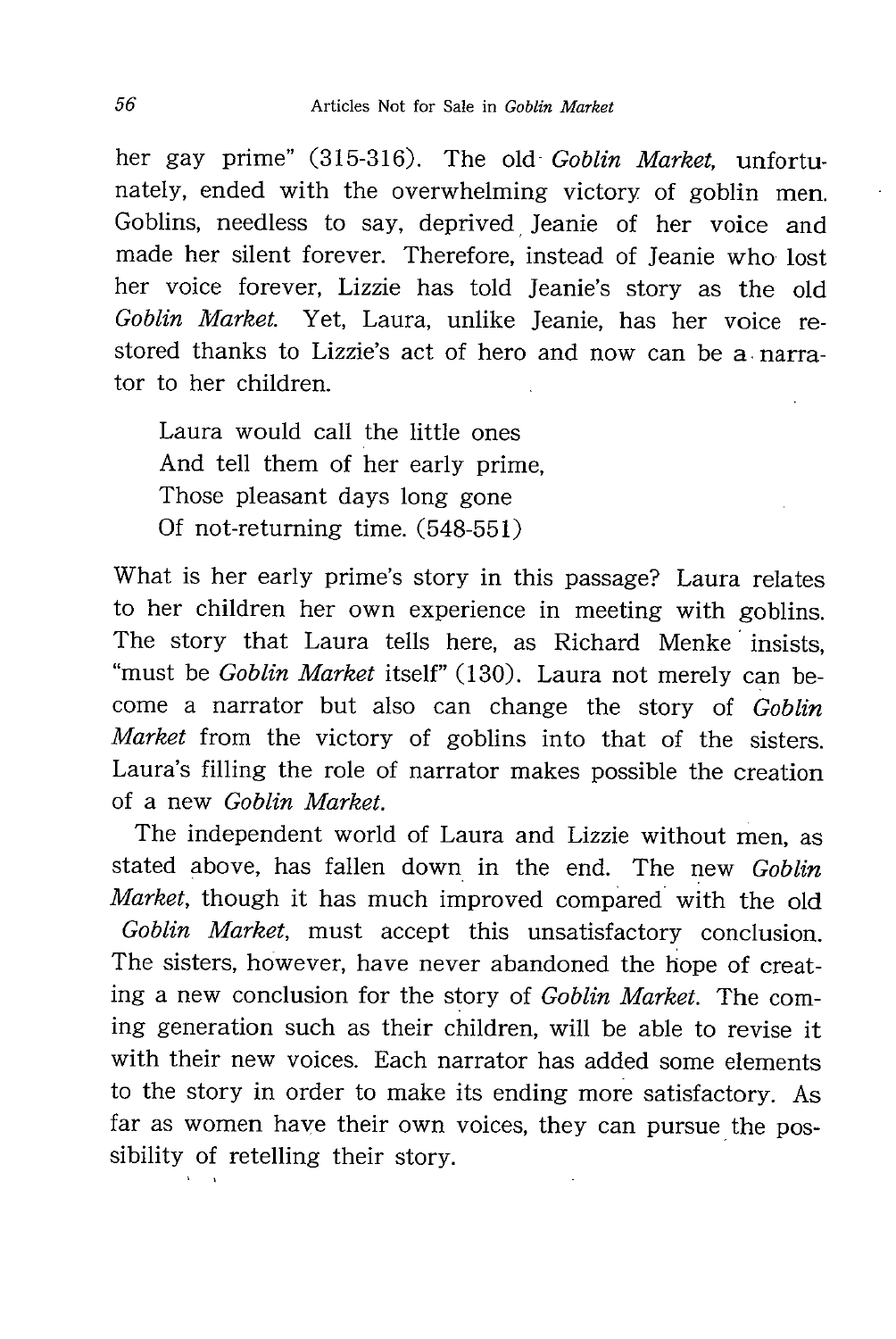Christina is the narrator of Goblin Market. Lizzie recounts the old *Goblin Market* instead of Jeanie who has never been granted a role of narrator. And now Laura has just become the narrator of the new Goblin Market. Laura charged with her mission as narrator must continue to tell the new Goblin Market to her children. The more times the story is recounted, the more chance to produce a new ending is begotten.

It is worth noting that the men getting married to Laura and Lizzie never utter a word. For they are not given their voices in the text. Certainly, goblin men had their own voices and even plundered Jeanie and Laura's ones, but after being defeated by Lizzie, lost all voices. In Goblin Market Christina ingeniously reverses the voice-owner from men to women. The text opened with goblins' voices ends with Laura's voice. It is the woman that possesses her voice at the very end of the text. No doubt that numerous female narrators, even though their names are not recorded in the text, have devoted their voices to alter Goblin Market, or even in its process to may create a different story from Goblin Market. In fact no one can deny the possibility that a nameless narrator in Speaking Likenesses (1874), written by Christina after twelve years since finishing Goblin Market, is a descendant of Laura and Lizzie. Speaking Likenesses, which foregrounds the form of narration, as the title suggests, is also a fairy tale consisting of three stories spoken by the female narrator to her nieces. At the beginning of the text, the narrator calls:

Come sit round me, my dear little girls, and I will tell you a story. Each of you bring her sewing ... Now I start my knitting and my story together. (118)

This narrator's position surrounded by her nieces is quite similar to Laura's position at the end of Goblin Market. Laura's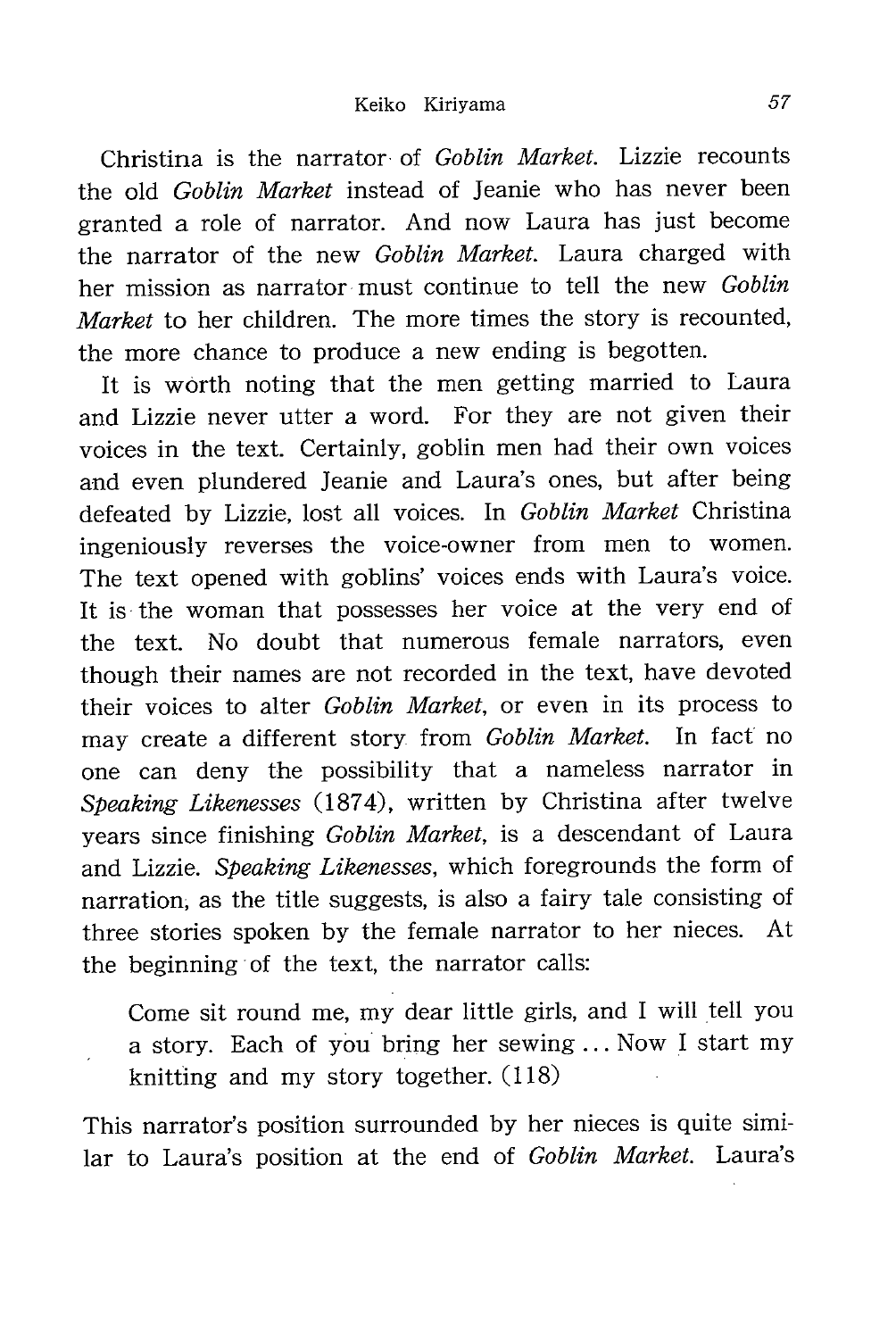narration has never been disturbed by the listeners , but the children in Speaking Likenesses often interrupt what the narrator says with their complaints and questions about her story: "What an odd name, Aunt!" (120), "What apple, Aunt?" (121) what an oud name, Aunt:  $(120)$ , "What apple, Aunt?" (121),<br>"How many children were there at sympax?" (199) and as "How many children were there at supper?"  $(132)$  and so on. Even a child's dismal face forces the narrator to suspend her story and say: "Don't look shocked, dear Ella, at my choice of words" (132). Moreover, the narrator herself loses "her imaginative control over stories of her own invention" (Auerbach 319). No one predicts where the story goes on because many voices try to get involved in the story whenever it is narrated. The story is sometimes about to stop on its way when meeting with obstacles, but anyway the narrator manages to continue it by crying: "Attention!  $\ldots$  I go on" (129). It is the narrator's duty to patiently weave each thread into the story as if she took it from the sewing woven by each girl who participates in creating the story. The story told by the narrator is nothing less than the joint authorship made by the narrator and these girls. All female listeners challenge to revise the story with their own voices. Laura's hope that female narrators of the coming generation would exercise more power to change the unsatisfactory story into the satisfactory one comes true here in Speaking Likenesses.

For the purpose of teaching the importance of voice to the children the narrator in Speaking Likenesses asserts that: "Acoustics must h ave been most accurately studied" (134). One of the listeners, Maude, soon asks about the meaning of acoustics: "But, Aunt, what are acoustics?" (134). In answer to her question, the narrator says: "The science of sounds , Maude: pray now exercise your acoustical faculty" (134). Obviously this narrator manifests a deep interest in the science of voice and wants her nieces to learn it, but what is it useful for?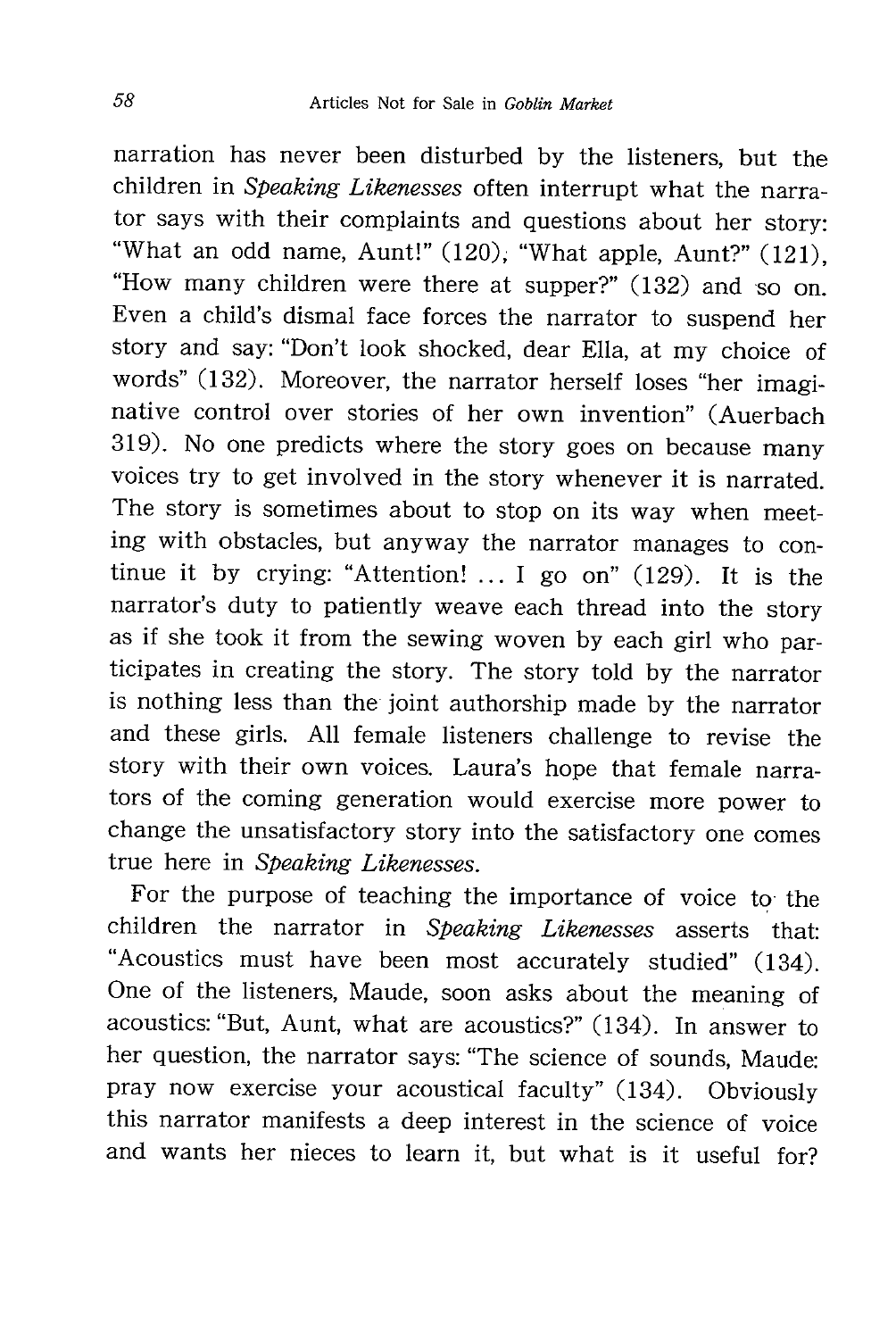The study of voice must be advanced to distinguish goblins' voices from all sorts of voices. The narrator might have known the danger of goblins' voices from the story of Goblin Market narrated by her mother or grandmother. And when becoming a narrator, she takes over responsibility for telling the importance of voice to the younger generation lest these girls should be cheated out of their voices by goblins.

The first fairy tale in Speaking Likenesses, in fact depicts the critical moment when a woman's voice is suppressed. Flora, a heroine in the tale, nearly lost her voice during other boys' violence against her in the name of the game. In the roar of the players, the "only silent tongue was Flora's" (134). While being attacked by them, she did nothing but "bore it like a philosopher" (132) until the game stopped. Her way of resistance for certain was very passive, but she could evade this severe experience and recover her own voice. Flora's passive resistance reminds us of Lizzie's not active but effective way of battle against goblins. The fact that both women adopt the similar means for resistance may explain Christina's strategy for surviving "goblin men". Christina must have introduced her own experience in fighting against "goblin men" into the creation of her works. No doubt that there were numerous "goblin men" who aimed to deprive Christina of her voice in Victorian patriarchal society. Only after overcoming all kinds of hardships poured down from "goblin men", or even while caught in their violent attack, Christina could have her own voice not by taking the fierce offense but by assuming the tenacious attitude like a philosopher. It is true that " [t] he woman artist" in the Victorian Age "can be strengthened 'to live' only through doses of paradoxically bittersweet pain" (Gilbert 572). Christina as a woman poet, as widely known, put the highest value on her "vocal music" in her creation. Her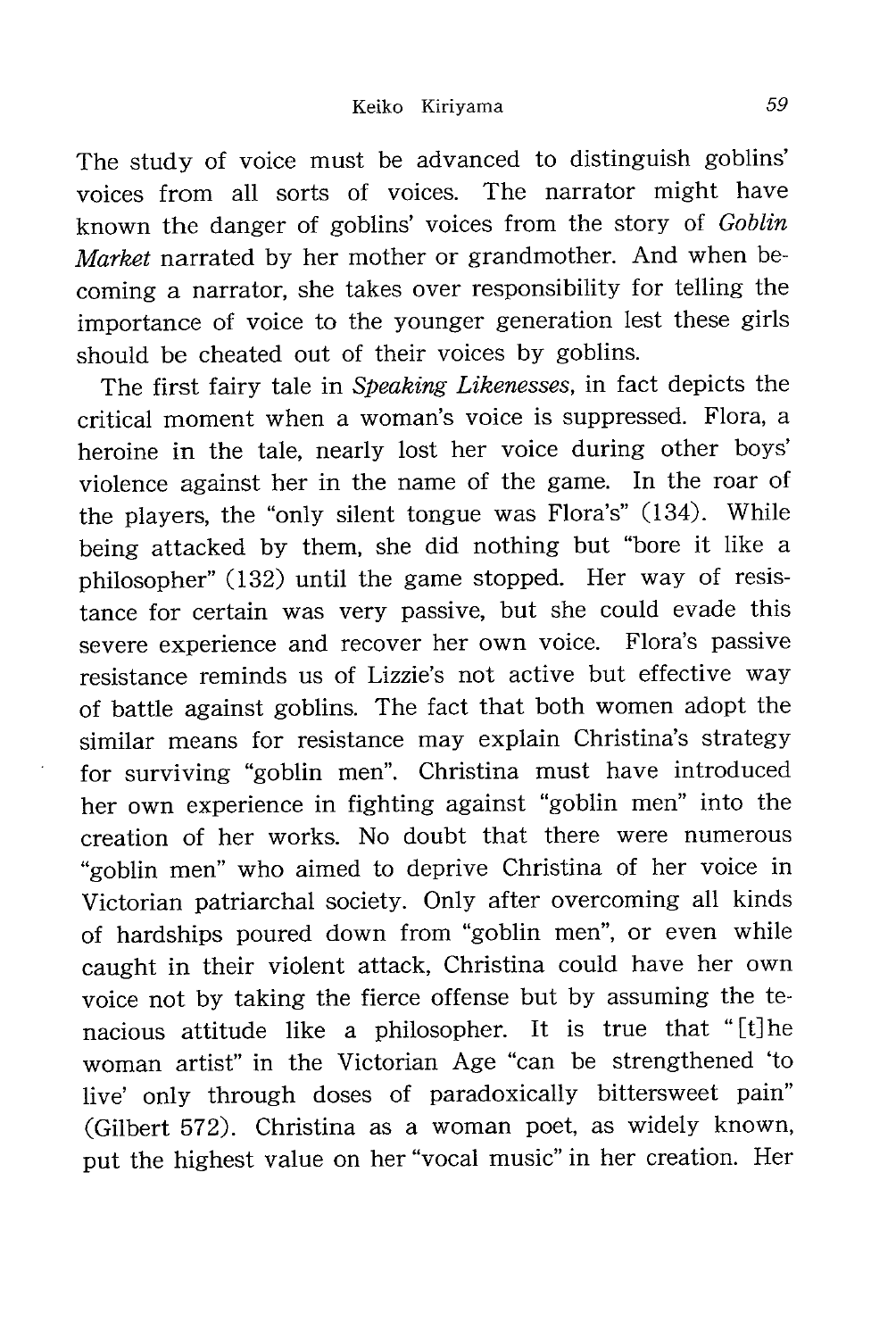voice must be preserved from all attacks delivered by "goblin men". The dose that Christina decided to take gave a terrible pain to her, but it had the great efficacy for defending her own voice.

Goblin Market, which has been or will be retold by many narrators, is the endless story about the women's struggle for their voices. The women's fight against "goblin men" must go on. For "goblin men" may open "goblin market" somewhere in the world and aim at women's voices even now. Laura's voice , though it was traded illegally in goblin market at one time , now sings merrily through the text of *Goblin Market*. Man voices of female narrators, which constitute the text itself , are artistically displayed in Goblin Market wearing a tag saying "Not for Sale" toward avid listeners to the story. Goblin Mark invites the female listeners to be the next narrators whose vibrant voices are able to retell Goblin Market with a much more satisfactory ending.

#### **Notes**

- 1. All quotations from Goblin Market (1862) are from Christina Rossetti: The Complete Poems, ed. R.W. Crump (London: Penguin, 2001).
- 2. For a biographical reading of the text, see Georgina Battiscombe, Christina Rossetti: A Divided Life (New York: Halt, 1981), 94-113. Many critics have done sexual readings of the text, see for example, Maureen Duffy, The Erotic World of Faery (New York: Avon, 1980), 315-322. For details about a religious reading, see D'Amico, 67-83. For a study of illustrations about the text, see Lorraine Janzen Kooistra, "Visualizing the Fantastic Subject: Goblin Market and the Gaze", see Arseneau, 137-169.
- 3. The Grimm Brothers' fairy tales have prevailed in England since the first translation: German Popular Stories (1823). For its details, see Peter Hunt Children's Literature: An Illustrated History (Oxford: Oxford UP, 1995), 137.
- 4. According to A Dictionary of Fairies, a goblin is a "general name for evil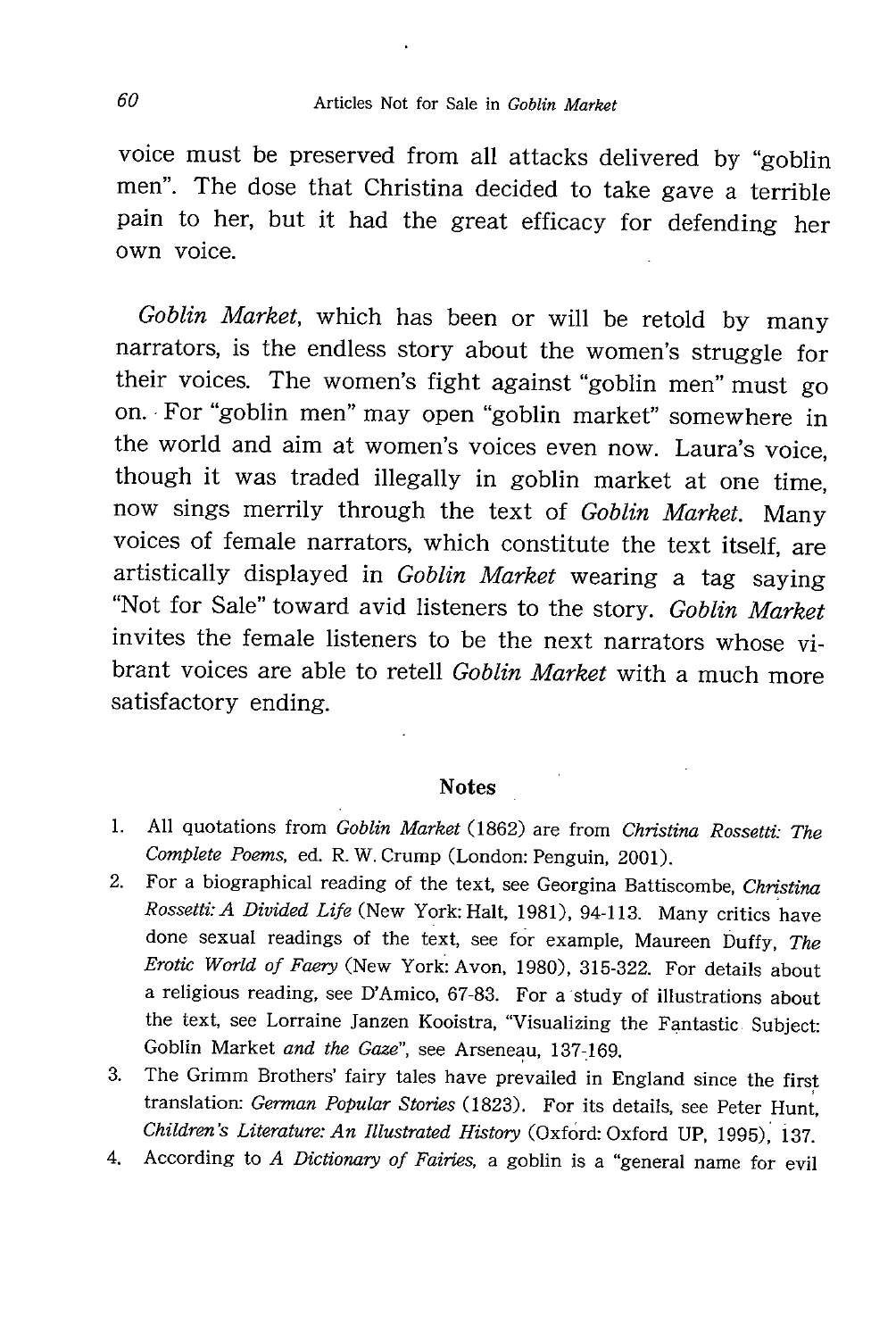and malicious spirits, usually small and grotesque in appearance." See Katharine Briggs, A Dictionary of Fairies: Hobgolins, Brownies, Bogies and Other Supernatural Creatures (Middlesex: Penguin, 1977), 194.

5. In the Preface of "Monna Innominata: A Sonnet of Sonnets", the narrator declares: "These heroines [Beatrice and Laura] of world-wide fame were preceded by a bevy of unnamed ladies, 'donne innominate', sung by a school of less conspicuous poets ... Had such a lady spoken for herself, the portrait left us might have appeared more tender, if less dignified, than any drawn even by a devoted friend", see Rossetti, "Monna Innominata", 294.

#### Works Cited

- Arseneau, Mary, Antony H.Harrison, and Lorraine Janzen Kooistra, eds. The Culture of Christina Rossetti: Female Poetics and Victorian Contexts. Athens: Ohio UP, 1999.
- Auerbach, Nina, and U.C. Knoepflmacher. Forbidden Journeys: Fairy Tales and Fantasies by Victorian Women Writers. Chicago: U of Chicago P, 1992.
- Bentley, D. M. R. "The Meretricious and the Meritorious in Goblin Market: A Conjecture and an Analysis." Kent 57-81.
- Crump, R. W, ed. Christina Rossetti: The Complete Poems. London: Penguin, 2001.
- D'Amico, Diane. Christina Rossetti: Faith, Gender, and Time. Baton Rouge: Louisiana State UP, 1999.
- Gilbert, Sandra M, and Susan Gubar. The Madwoman in the Attic: The Woman Writer and the Nineteenth-Century Literary Imagination. New Heven: Yale UP, 2000.
- Grimm, Jacob, and Wilhelm Grimm. "The Prince Afraid of Nothing." Jacob and Wilhelm Grimm: Selected Tales. Trans. David Luke. London: Penguin, 1982. 343-347.
- Kent, David A, ed. The Achievement of Christina Rossetti. Ithaca: Cornell UP, 1987.
- Menke, Richard. "The Political Economy of Fruit: Goblin Market." Arseneau 105-136.
- McGillis, Roderick. "Simple Surfaces: Christina Rossetti's Work for Children." Kent 208-230.
- Rossetti, Christina. Goblin Market. 1862. Crump 5-20.